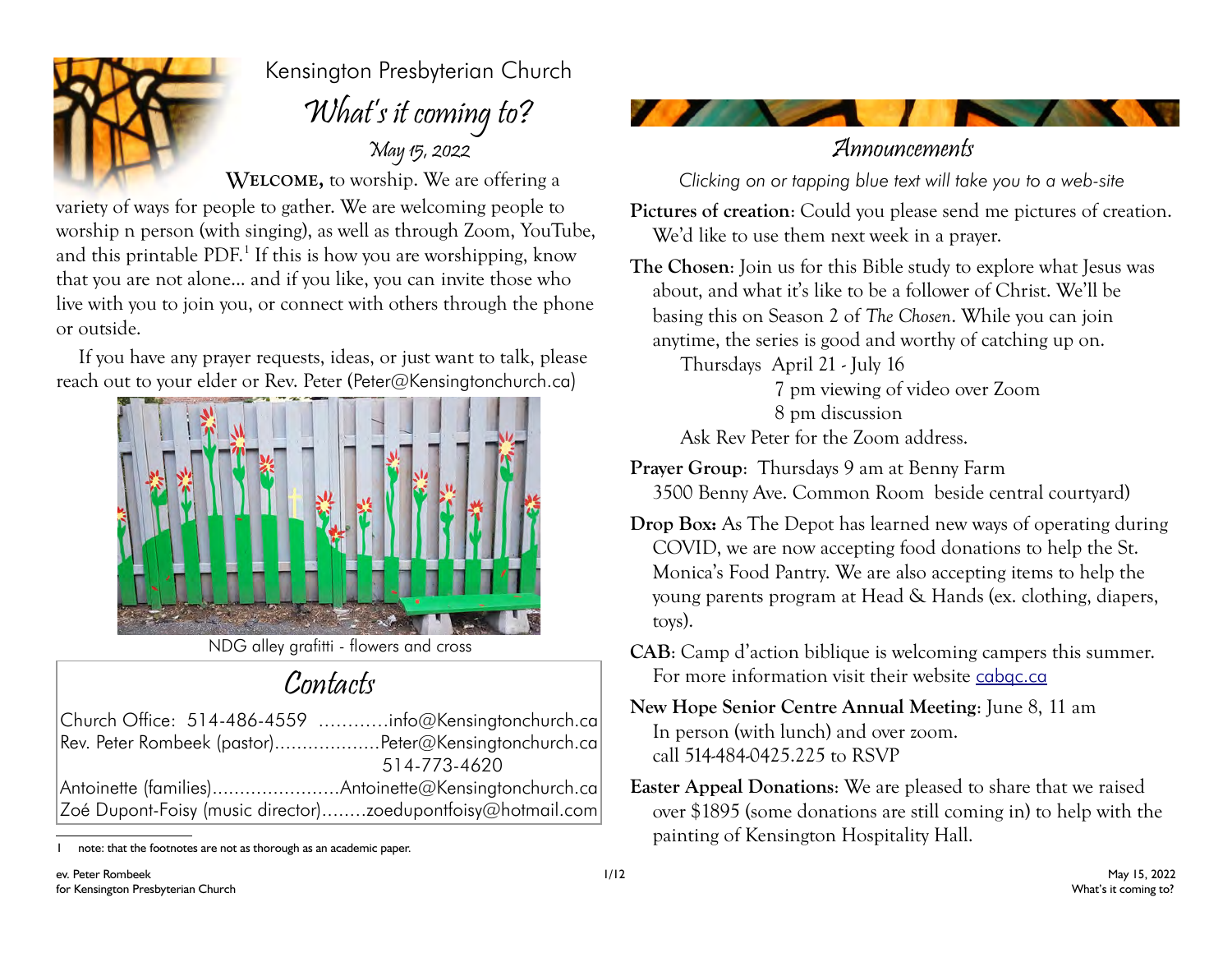

Approaching God

Lighting of the Christ Candle Jésus Christ est la lumière du monde. Jesus Christ is the light of the world.

 $\mathbb{Q}$  Call to worship (from Revelation 15: 3-4) Great and marvelous are your deeds, Lord God Almighty! **Just and true are your ways, King of the ages.** Who will not fear you, O Lord, and bring glory to your name? **For you alone are holy. All nations will come and worship you!**

♫ Hymn: Shall we gather at the river.............................pg 10 (797) [www.youtube.com/watch?v=8VjUhzSH\\_rc](https://www.youtube.com/watch?v=8VjUhzSH_rc)



### Prayer of approach

Lord, we have come here looking for you, to catch a vision of your glory and be filled with your hope. We have come here to this time because it is easier to feel your comfort and see your light then when we are walking through the dark valleys.

Sometimes when we walk through those valleys we give in to the temptation to do what's best for ourselves, what's best for me. We will look away from those who need help so that we might keep along the road ...perhaps getting out of the depths. Sometimes we even step on others, so that we might have a better impression. Please forgive us. . .

May your Spirit help us see by your light, so that we can focus on your way, and help others up so that they can see too. In this time Lord, may you grant the vision of your glory and the path of righteousness.

In Jesus name Amen.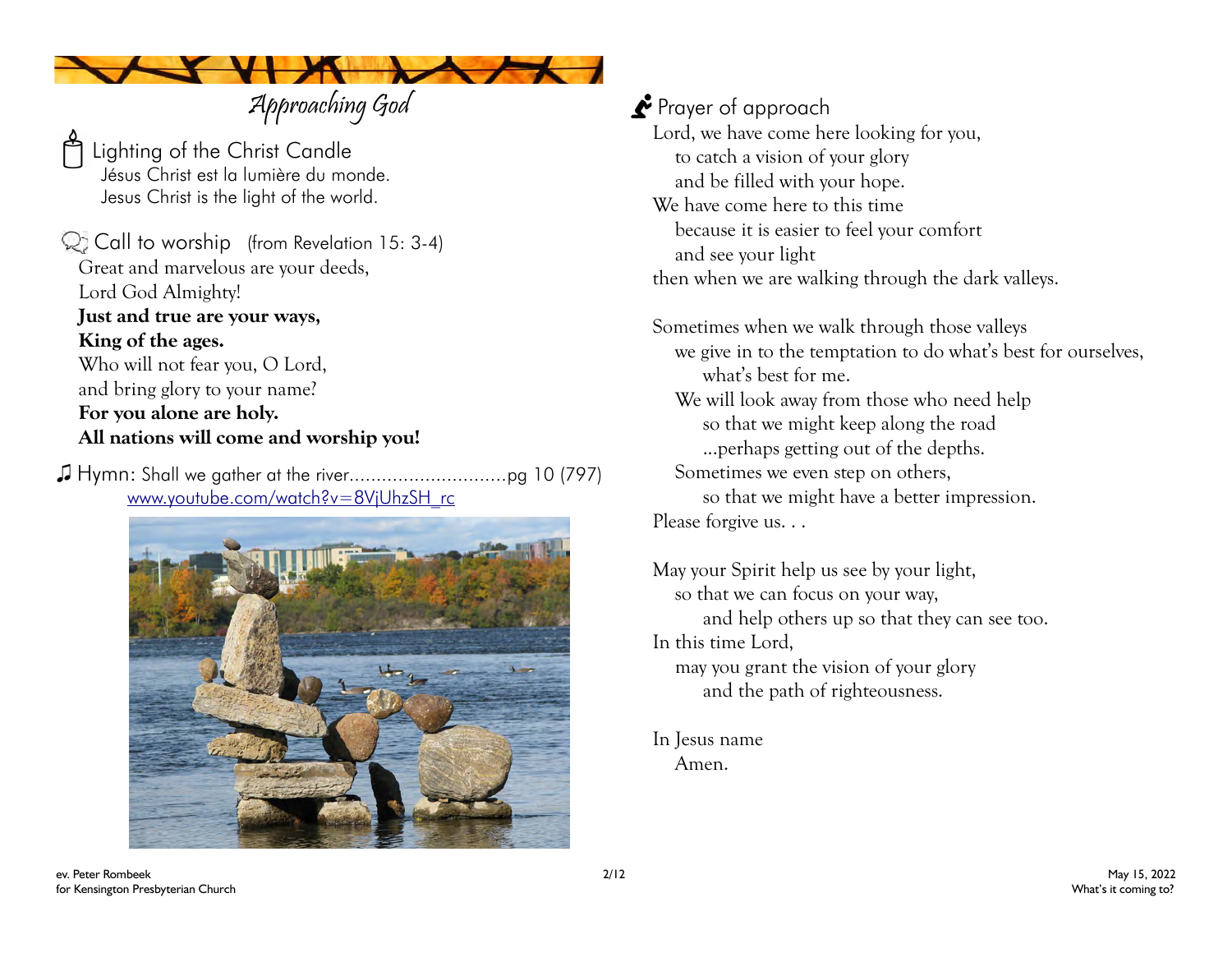Assurance of Pardon

Hear the good news,

To all who turn from sin in sorrow, to all who turn to God in hope,

this is God's Word of grace:

We are accepted, we are forgiven, we are loved.

This gift we have from God.

Thanks be to God.

#### **Amen.**

The Lord's Prayer (please use a version you are comfortable with) **Our Father in heaven, hallowed be your name,**

**your kingdom come,** 

**your will be done, on earth as it is in heaven. Give us today our daily bread.**

**Forgive us our sins** 

**as we forgive those who sin against us.**

**Save us from the time of trial** 

**and deliver us from evil.**

**For the kingdom, the power,** 

**and the glory are yours** 

**Amen.**



Listening to God

### Children's story

Today our psalm is going to be Psalm 23. It's a really good one, but there are a few things that might be confusing.

- for a sheep to lay down it needs to feel completely safe.
- a sheep has difficulty telling if water is safe to go in. It can go into a river that is too fast and get washed away, so the shepherd has to watch out for it.
- having your head anointed with oil is a sign that you have received a special blessing. People also thought that it made your hair look healthy (like conditioner now)
- having your cup run over was good. It wasn't considered spilling and making a mess, but having sooo much that it couldn't all fit in your cup.
- even if there are enemies or big problems around, you can enjoy the feast

Le's say the psalm together....



### [Psalm 23](https://bible.oremus.org/?passage=psalm+23)

*Dear Jesus,* 

*Thank you for always being with us and helping us through the worst. Amen.*

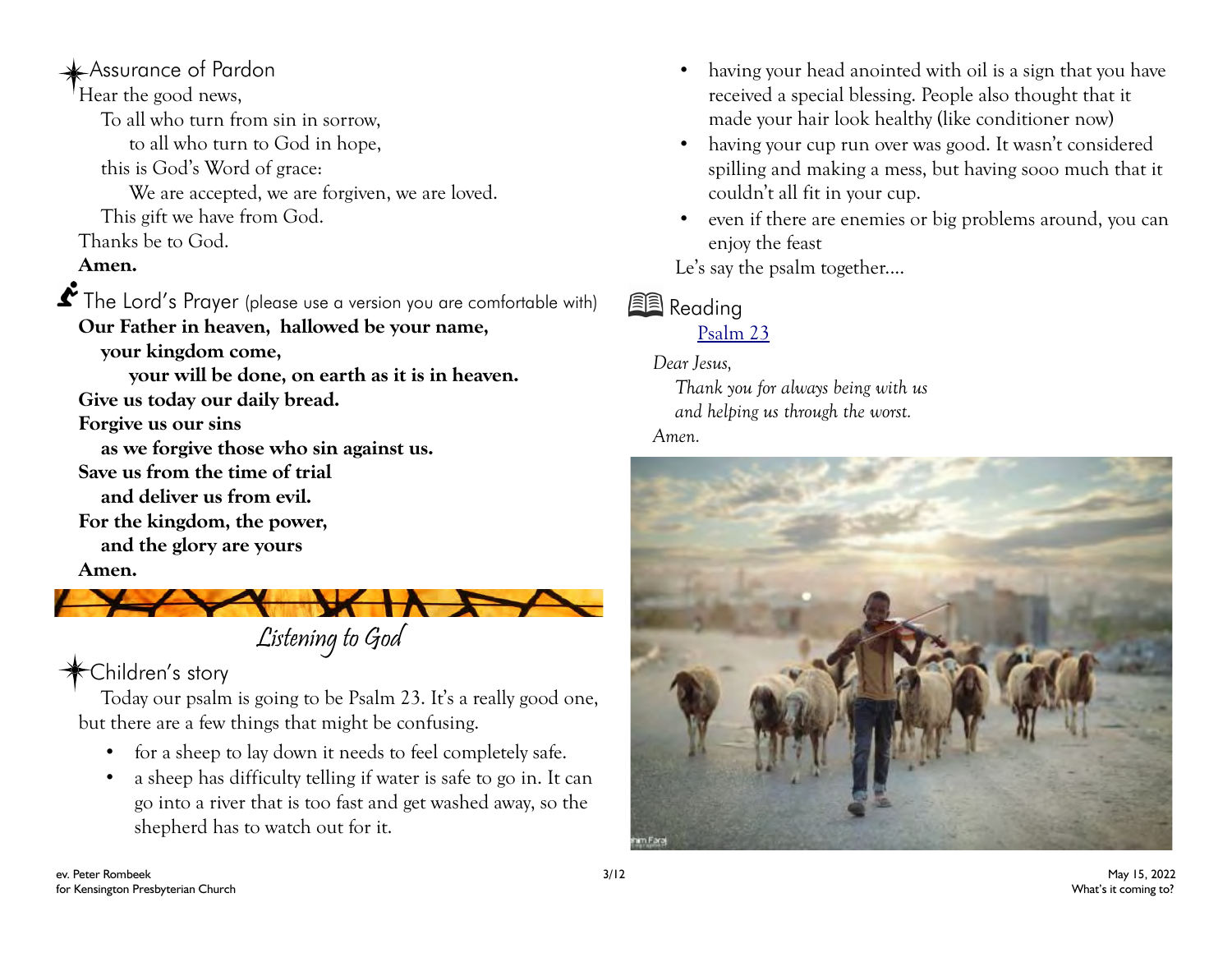#### ♫ Hymn: All the way my shepherd leads me..................pg 10 (699) [youtu.be/awQI1reZbzU?t=3](https://youtu.be/awQI1reZbzU?t=3)

 $\tilde{\blacktriangleright}$  Prayer for Illumination

God of life,

your Spirit raised Jesus from dead.

Your Spirit inspired the prophets and writers of Scripture.

Your Spirit draws us to Christ

and drew us to this moment.

We ask that you will send your Spirit now

to give us deeper insight, encouragement, faith, and hope through the Easter gospel.

Amen.<sup>[2](#page-3-0)</sup>

Intro to the readings

- Last week's passage from the Gospel According to John started Jesus' farewell speech and emphasized loving one another like he loves us. This is from near the end of that speech.
- Our passage from Revelation is also from near the end of this long vision of what the world is coming to.

**EE** Reading: Please look up the passages in your own Bible, $3$  or click on the name to be taken to an online version. [John 14:](https://bible.oremus.org/?passage=John+14) 23-29

[Revelation 21:](https://bible.oremus.org/?passage=Revelation+21) 10, 22 to 22:5

Sermon: What's it coming to?

*Dear Lord, please bless these words and the meditations of our hearts. Amen.*

Out of the dark hallway you hear breathing, like somebody on a ventilator. It's getting louder. Then a metal arm reaches out for our heroes. It says something about wanting to 'update' them. After some running around the metal man falls and the face mask roles away revealing a real person.

This would be a typical scene from a Doctor Who story with the cybermen. They are one of my favourite 'bad guys' from the series. It turns out there are various versions of them in the universe, but the origins are similar. There is an issue which is affecting people's



health. This leads to the replacement of body parts for survival... until too much is replaced and they lose their humanity.

I'm a big fan of science fiction. I like how it projects an aspect of our society, often a scientific development, and explores how that impacts everything. In Doctor Who, Star Trek, Isaac Asimov's books, and so many others there are visions offered of the future - ones with something negative to create drama, but also with hope. (even if it's just a warning that we don't need to take that road)

Visions of the future are important. They help us walk through the present.

Take Psalm 23. It has brought comfort to people for thousands of years. When I mentioned to Hazel that we would share it this week she immediately recited it. I could feel the peace it brought her.

Psalm 23 alludes to all sorts of threats: hunger, thirst, dangers in the dark, ... but the focus is on God and a vision for our journey. It starts with how God leads us to what we need - like a

<span id="page-3-0"></span><sup>2</sup> adapted from Worship Coursebook N.3.1.1

<span id="page-3-1"></span>If you'd like a new Bible with helpful notes, I recommend the 'Life with God Bible' NRSV from Renovaré. ISBN 0061834963 or for the more academically inclined, The New Oxford Study Bible NRSV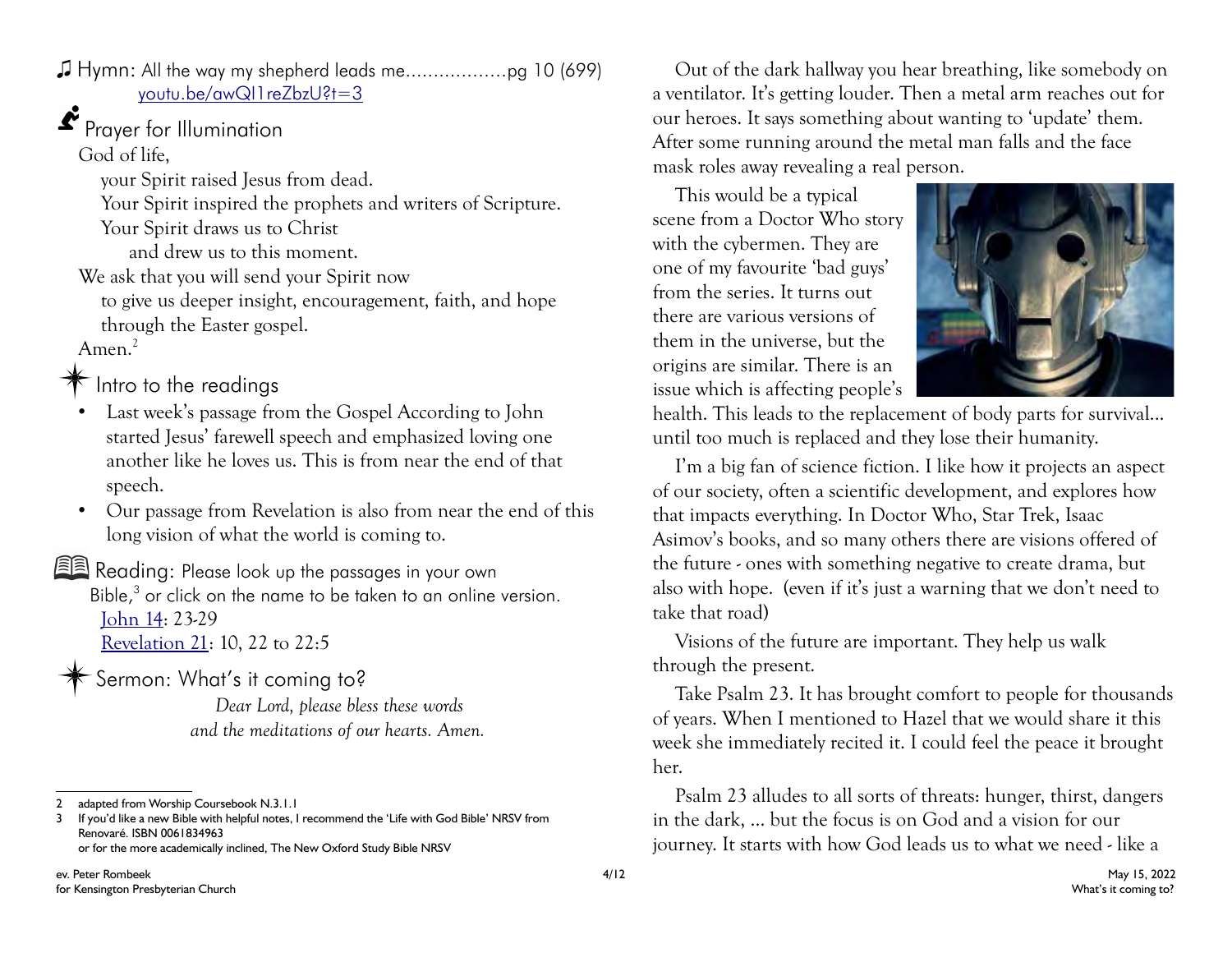sheep needing grass and still waters. While there are dark valleys, we are led through them to a great banquet in the end.

It's a vision that gives us hope for the future.

So is the passage from Revelation. That whole book is about acknowledging issues in the present and leading to a utopian dream of our future. Like any dream, it's probably best not to take it literally. Visions can be complicated and strange. The rules of reality may not only be different than our waking world, but be fluid. However, visions do bring us hope.

Let's take a look at this utopia from Revelation.



Tapisserie de l'Apocalypse du Château d'Angers

John of Patmos, the dreamer of this vision, is taking to a high mountain. I suspect you've been up on a mountain and had the view. It doesn't need to be the Rockies. It could even be the one here in Montréal. When you see the view, it opens things up inside. Many people describe a mountain view as a 'thin place' - a place where they can sense the divine in the world. It can bring peace to your soul. ...And then we descend back into the valley -

where it's easier to find water and fertile soil; where there are shadows and it's harder to see the way ahead. In this vision, these are no longer issues.

Something that is different from other Biblical visions of what the world is coming to is that this is an urban vision. The prophet Micah (4) talks about beating swords into ploughshares and sitting under our own vines and fig trees - a rural vision. The prophet Isaiah (11) shares a vision of peace on the mountain with the wolf and the lamb living together, and a great feast for the nations (Isaiah 25). Jesus focuses on relationships and banquets (ex Luke 23:43, Matthew 8:11). The vision offered through John of Patmos focuses on a city.

This isn't a city like any other. Often cities are places of problems: crime and darkness, dirt and pollution, poverty for many and opulence for a few. This city is different. It is stunningly beautiful. The verses we skipped today describe all the jewels adorning everything. The streets are paved with gold. This is a city that sparkles. While very different from previous nature images in the Bible, they all have an element of the unbelievable. This is a city that only the King of kings could afford - and the whole city is like that, not just the homes of the leaders.

...and it's not just any city, this is the new Jerusalem. The Old Jerusalem was central to God, or at least the church. It contained the temple, until it was destroyed by Babylon and the people were subjugated and scattered - and then the new Temple was destroyed by Rome, and the people were again subjugated and scattered. The vision of this new Jerusalem is one of permanence for a community threatened by forces that they can't beat. I pray you haven't felt physically threatened in a long time, but there are many refugees from unsafe cities who may find refuge in this vision. There are people struggling in Montreal who dream of a

ev. Peter Rombeek 5/12 May 15, 2022 for Kensington Presbyterian Church What's it coming to?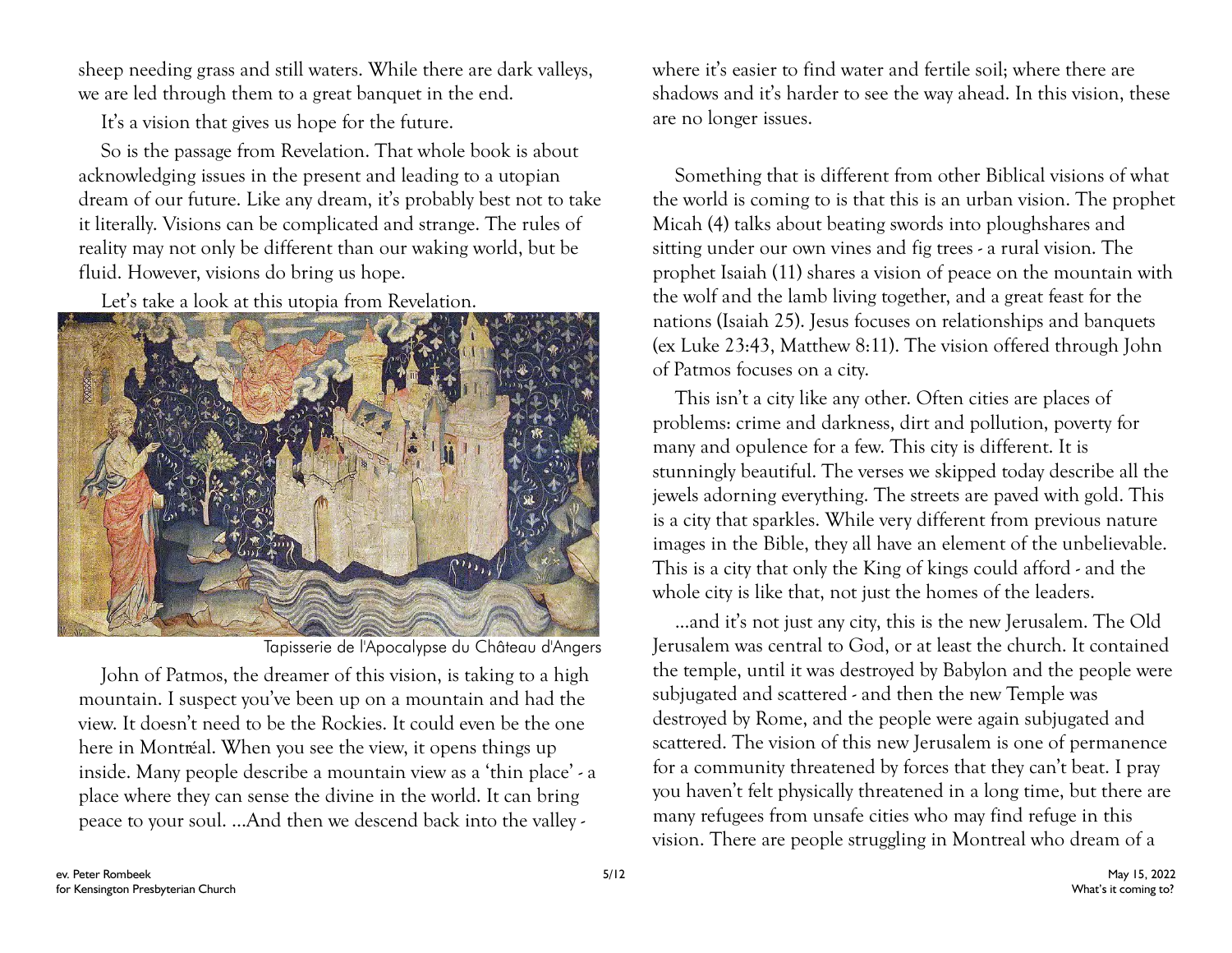city where everyone shares in the wealth. Then there's the tree of life who is always bearing fruit. There is never a season of hunger - again, a wonderful vision of hope for those who struggle.

Another aspect of Jerusalem is that it is the city of the people of God. Who does that include? The passage mentions those "*written in the Lamb's book of life.*" Has God decided who is in and who is out? Is our fate pre-decided or predestined? I don't think so. While it's vague, I believe that the names in the book of life are descriptive rather than prescriptive. It's more like Santa's list; have you been naughty or nice. Did you practice abomination and falsehood, or love? Did you accept God? The passage offers hope for those who realize they need help. "T*he leaves of the tree [of life] are for the healing of the nations.*" This suggests that healing is possible for those in need - even in this utopia.

The breakdown of barriers throughout this vision also speaks to who is included, and perhaps bigger changes in how the world works. There's no distinction between the nations - gentile or Jew. There's no promised land and wilderness - it is all renewed. There's no distinction between day and night. There isn't even any difference between heaven and earth - this is heaven on earth. Can you imagine a world where there are no barriers? where everyone is equal? We believe this is true before God - and here it is shown in everything.

An end to fear for safety, hunger and need, no barriers between anything - this is big, ...but there's an even bigger difference between this new version of Jerusalem and the old. There's no Temple. The Temple had been the place that people could approach God. It was considered the dwelling place of God. It was the heart of the religious community and the focal

point of the city - and their society. ...and it's not here. This isn't because a superior power has destroyed it, but because it's not needed. God is in everything. Everything is around and through God. We believe that's true now, but in this vision you can see it. There are no dark corners. Can you imagine it?

Oh, but that's just a utopian vision, you say. They never really exist. True, but that doesn't mean they aren't good or important. Visions give us a view of things that may come. In Science Fiction there's a dark side, a warning of something to avoid. In the book of Revelation the dark side was in the first 20 chapters. Warnings to churches of the fate that they are headed towards with their actions. All these visions help us choose our path - the positive ones too. After all, who doesn't want to end up in a positive place?

And the world is heading towards this heaven on earth utopia. I don't think it'll be quit the urban city portrayed in Revelation, or the pastoral ones in the Prophets, or the feast in the Gospels... well, maybe the feasts. We won't be focused on the city, or streets of gold, or the mountain. The focus will be God. This is how we'll get from war, and hunger, and tears to utopia. God and the Lamb, who is Jesus, are from whom all things flow: the river of life, the light of the world, ...everything. This is God's world, and everyone and everything will, one day, live that way.

*To God be all the glory Amen.*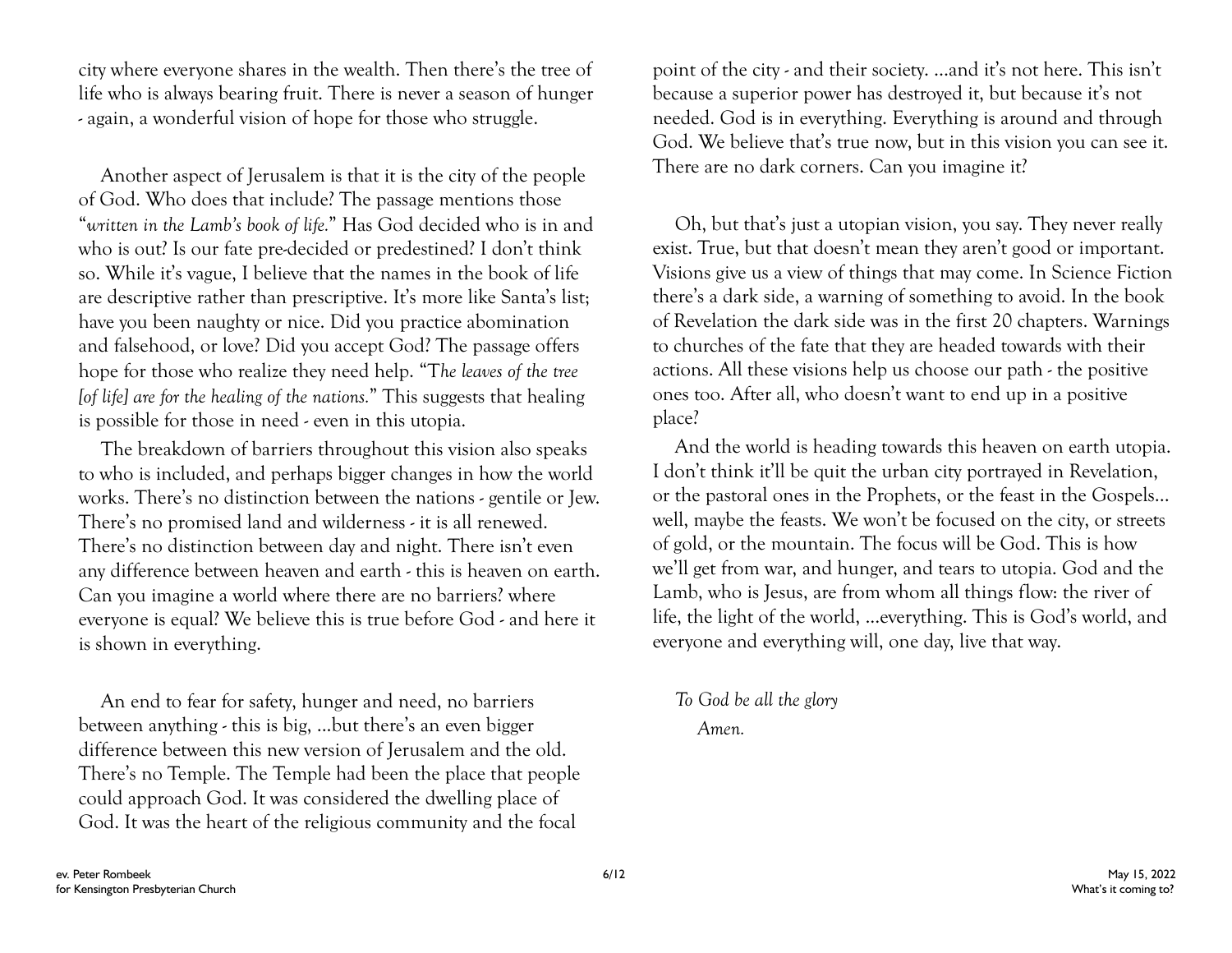

# Responding to God

♫ Hymn: City of God..................................................pg 11 (471) [www.youtube.com/watch?v=eAECgrj\\_wSY](https://www.youtube.com/watch?v=eAECgrj_wSY) 

- **EXA** FaithTalk: These are some questions for you to discuss with somebody... or many somebodies. Do what you feel safe (and practice stretching a little).
	- Wonder: Describe what your utopia would be like? What vision of hope do you have for the world to come?
	- Actions: Create something that shares a vision of the world renewed through God. If could be a painting, a collage, a poem, a dance, ...
		- Check out the poem/hymn by Brian Wren on pg 9
	- Values: God is the focal point of the vision in Revelation, wrestle with the implications of that with our actions 'here and now'?
	- Actions: How can we be beacons of hope in the community?
	- Prayer: ...that you may have visions that bring you hope, and that you can share that with others.

## Spirit Sightings

Before COVID the Session decided that our Mission Statement was far too long and grammatically flawed to be helpful. It didn't give us the vision of where God was leading us. We had a series of meetings. Then we had some opportunities for everyone to get involved. Then we crafted some statements... which all got overshadowed by the pandemic.

The Mission Statement became:

We are a Christian community committed to growing in faith and sharing God's gifts of love, hope, and healing.

Like the city described by John, the gates are open. We name the fruit being offered as love, hope and healing. We went on to describe the vision more, though not as a city, or a pasture. Our vision of the Mission Statement is:

> As a vibrant Christian community, we aim to realize our mission through opening our doors in welcome and sharing fellowship generously. We build up our faith engaging all ages through Sunday worship, active prayer and mission groups, and creative activities. We reach out to the community at large to those who need our understanding and support.

Everything was disrupted by the pandemic. Quite unexpectedly we were involved in a lot more computers and broadcasting that we ever thought. In response to the feedback from last fall we are continuing to work on ways that people can engage with faith and each other (ex. worship in various formats, the Chosen Bible study, and Messy Church), rebuilding our community that has been disrupted by the pandemic (ex. you may have noticed I'm mentioning people more in worship), connecting with our community outside the congregation (ex. the drop box is back, and an initiative Mike will introduce...).

One way that the Holy Spirit invites us to share God's love, hope & healing in our community is through sharing our building. In order to do this better, and to witness that God is the reason we do this, we are going to improve the entrance to our building and access to Kensington Hall (were we had refreshments after worship). Masa has prepared a document explaining the projects and inviting your opinions that will be distributed soon. If you don't receive a copy by next week and would like one, please let us know.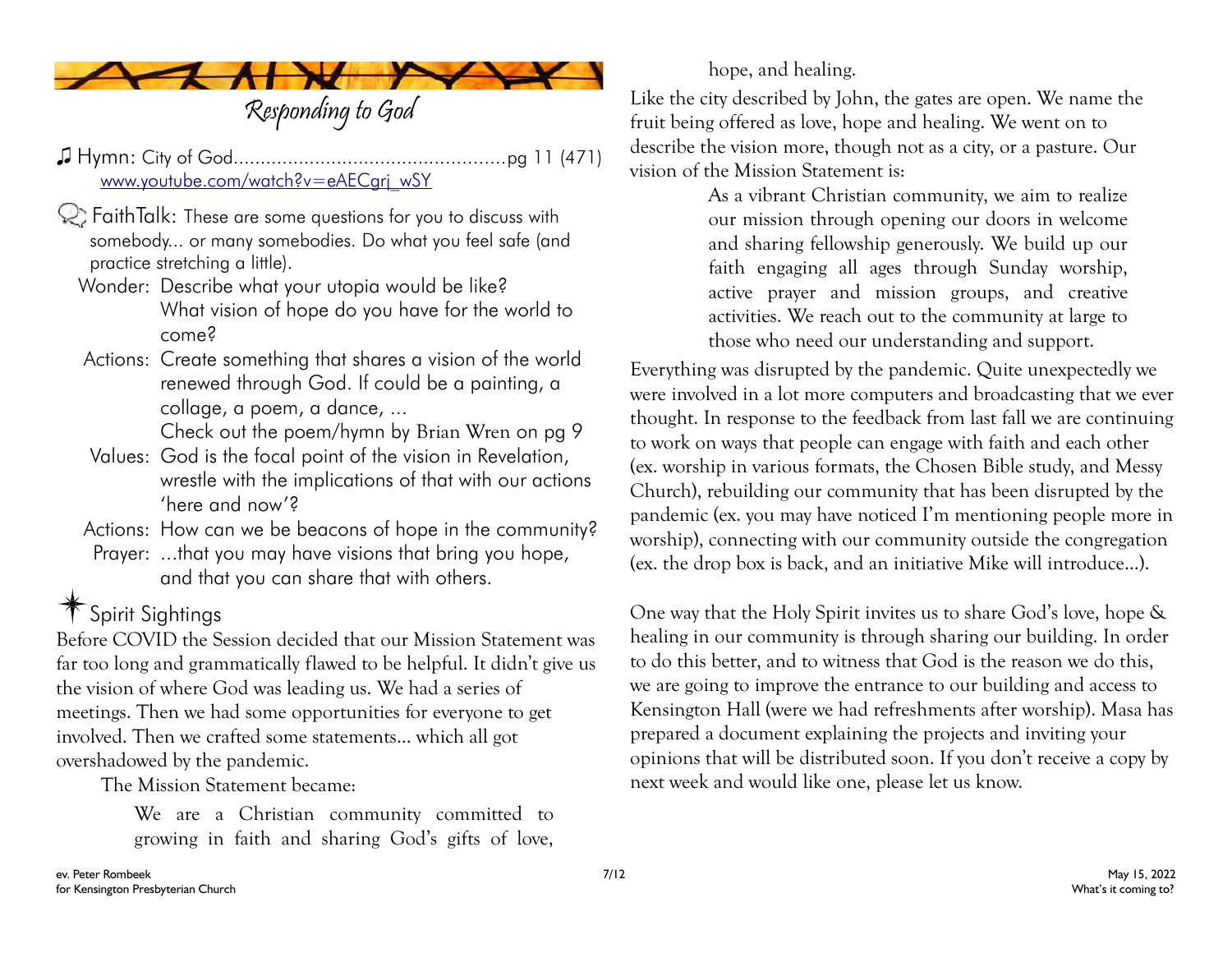### Offering

Financially, we have set up a donation option on our **website**. Just click the '**Donate Now**' button, and then the pretty button. It gives you various options that are easy to follow.

You can now donate through **interac e-transfer**. Our name is Kensington Presbyterian Church and the e-mail address is info@kensingtonchurch.ca.

Mailing a cheque or signing up for Pre-Authorized Remittance (**PAR**) are also good options.



Embrace - C Aust

# Prayers of the people

O Lord, our God,

There is so much about the world that clouds our vision. Sometimes it feels like there are dangers on every side

and we don't see the Shepherd that protects us from the worst. Sometimes it feels like darkness is encroaching on every side, and we wonder what the world is coming to.

Help is to remember that it is coming to you.

That all nations will gather before you, and your light will shine in all the dark corners.

Some of the things that we are concerned about now include

- the war in Ukraine and other parts of the world
- the drought in East Africa
- that the Taliban is placing even more limits on the freedom of women
- that COVID is not done. and for North Korea that has finally admitted to having it.
- $\bullet$  . . .

While these shadows can overwhelm us at times,

we thank you for light that we see showing a goo way forward We thank you for

- the pressure that is being brought to end the war (may it become stronger for all conflicts).
- the work of the Canadian Foodgrains Bank in helping the hungry to feed themselves
- the work of the PWS&D that supports education of women, and their say in how they live
- for all those involved in developing the vaccines that are making this wave of COVID less deadly.
- $\bullet$  . . .

We thank you for your vision for Kensington,

and pray that you help us to share your love, hope and healing with everyone around us.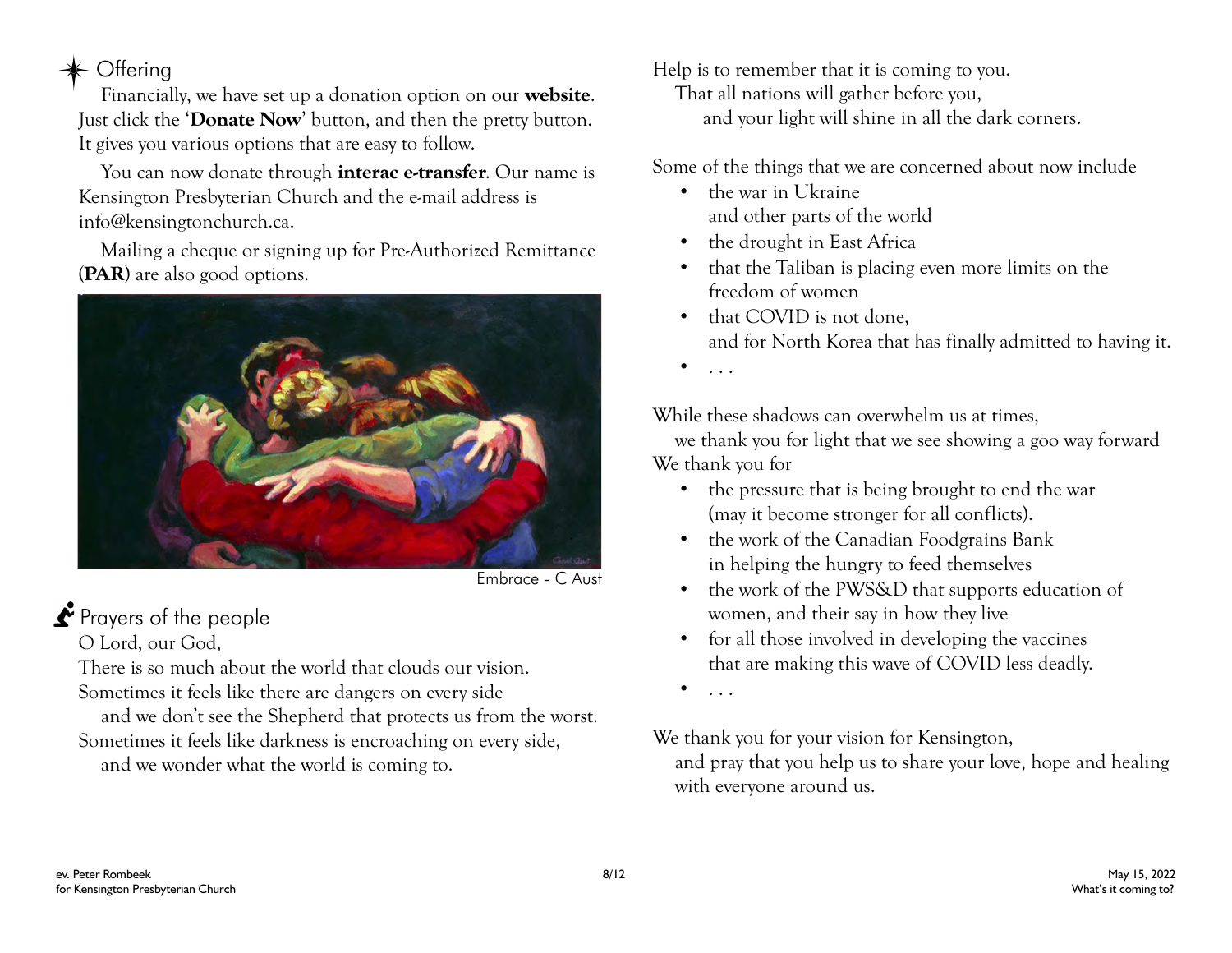We thank you for for this time that we can take to look for you. May your Spirit help us to see you, to feel your hand lead us into the vision of your reign.

*In the name of Jesus, the Christ. Amen.*

♫ Hymn: Siyahamba...................................................pg 11 (639) [www.youtube.com/watch?v=ZQwmjLjoPKQ](https://www.youtube.com/watch?v=ZQwmjLjoPKQ)

Benediction (2 Corinthians 13:13) *May the grace of our Lord Jesus Christ, the love of God, and the fellowship of the Holy Spirit be with you all. Amen.*



### When all is ended by Brian Wren

1. When all is ended, time and troubles past, shall all be mended, sin and death out-cast? In hope we sing, and hope to sing at last: Alleluia!

2. As in the night, when lightning flickers free, and gives a glimpse of distant hill and tree, each flash of good discloses what will be: Alleluia!

3. Against all hope, our weary times have known wars ended, peace declared, compassion shown, great days of freedom, tyrants overthrown: Alleluia!

4. Then do not cheat the poor, who long for bread, with dream-worlds in the sky or in the head, but sing of slaves set free, and children fed: Alleluia!

5. With earthy faith we sing a song of heaven: all life fulfilled, all loved, all wrong forgiven. Christ is our sign of hope, for Christ is risen: Alleluia!

6. With all creation, pain and anger past, evil exhausted, love supreme at last, alive in God, we'll sing an unsurpassed Alleluia!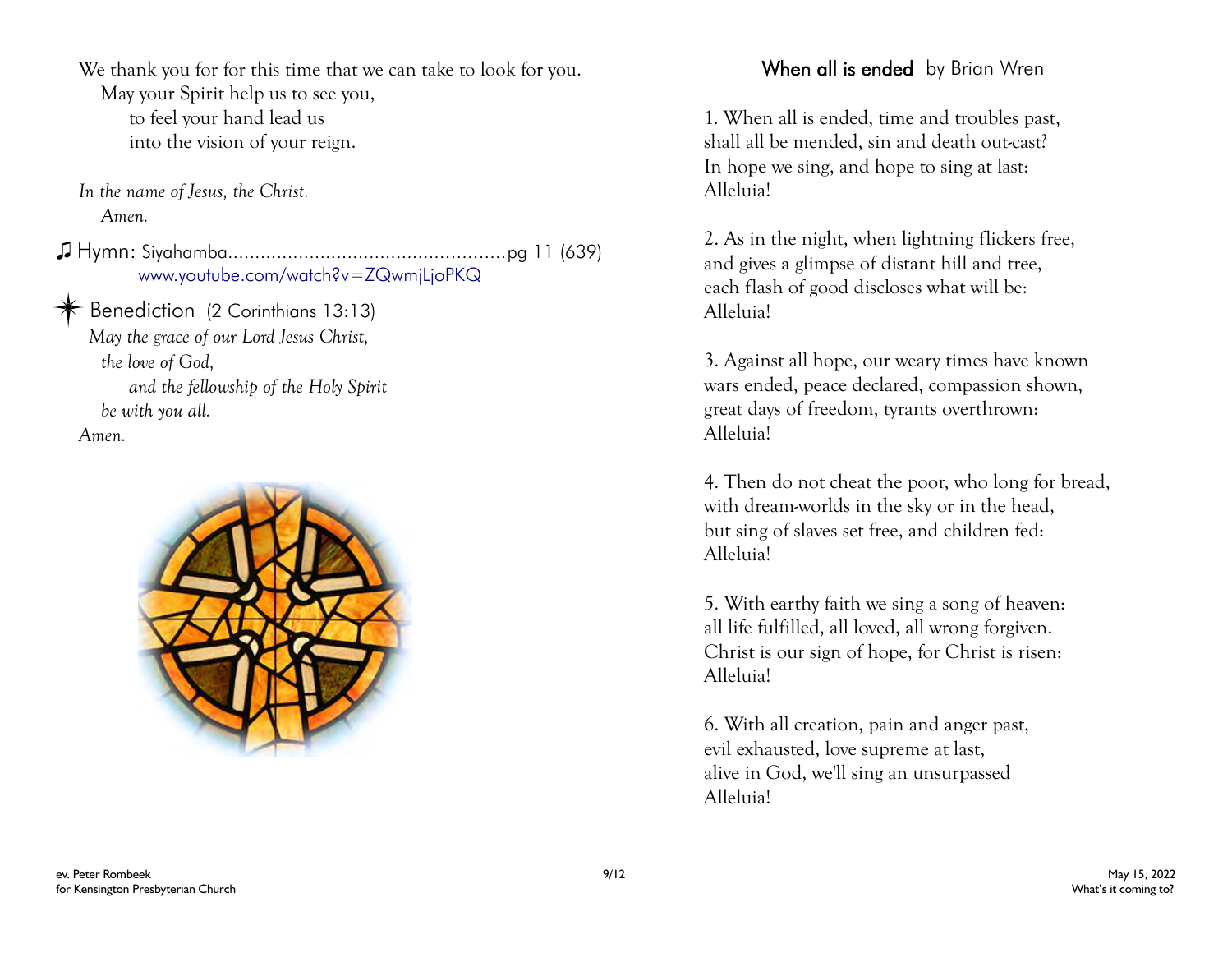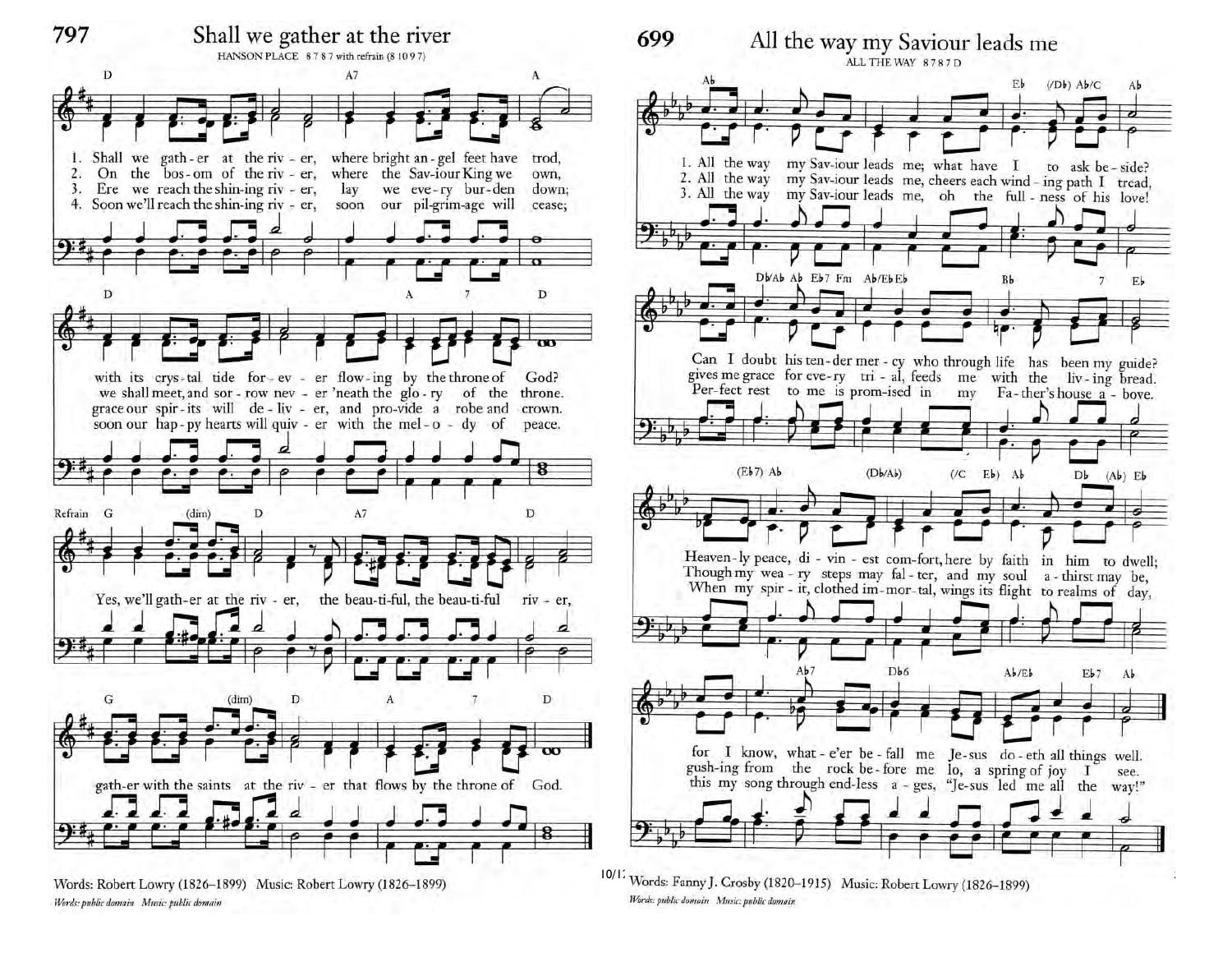



Words: English translation, copyright © Walton Music Corporation, 1984; French, copyright © The Presbyterian Church in Canada, 1997<br>Music arrangement converses © W. J. Mari Corporation 1984 CCLI ##4440603 *For Kensington Comparight* © Walton Music Corporation, 1984; CTERNO, 1997, 2007.<br>2 verangement, copyright © Walton Music Corporation, 1984 CCLI ##4440603